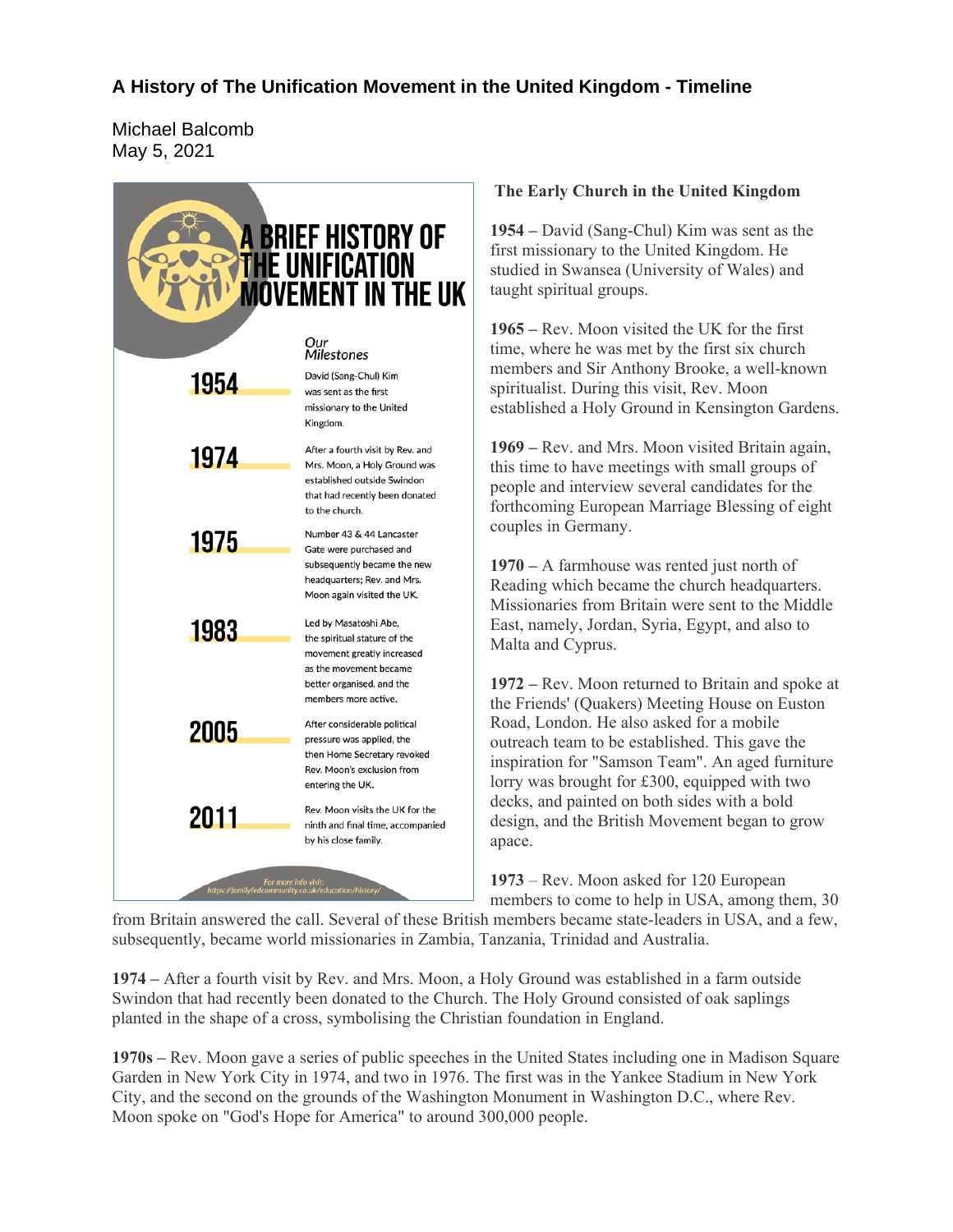**1974 –** Rev. and Mrs. Moon returned to London for the fifth time, to attend the third International Conference on the Unity of the Sciences (ICUS) in the Royal Lancaster Hotel, just a few hundred yards from the Holy Ground in Kensington Gardens.

**1975 –** Lancaster Gate (numbers 43 and 44) in London was purchased from the Norwegian Government and subsequently became the new headquarters. Later in the same year, Rev. and Mrs. Moon came to London to visit the new headquarters. Throughout this year, the movement established a wide international foundation as missionaries were sent by Rev. Moon from the United States, Japan and Germany to 120 countries around the world.

**1978 –** Rev. Moon returned to London (for the seventh time) with his eldest daughter Ye Jin Nim, in order to conduct the 118 Couples Marriage Blessing in Lancaster Gate.

Court proceedings were begun by the then national church director against the Daily Mail, claiming personal libel by reason of a string of articles that the newspaper had published during Rev. Moon's visit, which had repeated mainly exaggerated stories from the US media. The case concluded in crushing defeat three years later which badly affected the public's perception of the church. For several years, the church's charitable status was suspended, and notice was given to Rev. Moon that he would not be permitted to enter Britain in the future. However, in 1988, the Attorney General dropped his opposition to the reinstatement of charitable status, with the costs of the action being awarded against the government.

**1982 –** Rev. Moon was convicted of tax fraud and conspiracy in United States federal court and was sentenced 18 months in federal prison. Carlton Sherwood, an American journalist, said on the matter: "The Unification Church, its leaders and followers were and continue to be the victims of the worst kind of religious prejudice and racial bigotry this country has witnessed in over a century."

**1983 –** The British movement was led by Masatoshi Abe, a leading member from the Japanese movement, who in his ten years as National Director raised the spiritual stature of the movement after it slumped somewhat due to so much media and government opposition. During his tenure, the Movement's projects were more organised, and members became more active.

**1991 –** Following a long struggle, the Immigration Tribunal ordered the government to allow Rev. Moon entry to the UK. By the end of the year, the British Embassy in New York wrote to Rev. Moon informing him that he was free to come to Britain at any time.

**1992 –** More than fourteen years after leaving the United Kingdom, Mrs. Moon arrived at Heathrow Airport from Berlin on the second leg of her eight city European speaking tour as President of the Women's Federation for World Peace (WFWP). That night she stayed in Livingstone House in Kent, a mansion built for the famous Scottish missionary David Livingstone that had been purchased by the Movement in 1978, and which is now used as an education and conference centre.

**1993 –** Mrs. Moon returned to Britain in the course of her 40-nation world speaking tour. This time the Royal Lancaster Hotel – site of the ICUS conference nineteen years earlier – was the venue for her speech, entitled "True Parents and the Completed Testament Age.' In this speech, the messianic mission of the Rev. and Mrs. Moon was clearly proclaimed to the British public for the first time. Mrs. Moon was introduced to the audience of over 1,200 guests, including many notable diplomats, ministers and academics, by Dr Ursula King, the well-known Anglican theologian and professor.

**1995 –** When an application was made for Rev. Moon to enter the country, the then Home Secretary, Michael Howard, decided that the presence of Rev. Moon in this country would "not be conducive to the public good", despite the Immigration Tribunal's ruling in 1991. After considerable legal proceedings lasting from 2001, during which the Government refined its reason for exclusion as being that his presence in this country would not be conducive to the public good "on grounds of public order" – only to abandon it when the police refuted any such suggestion in their evidence.